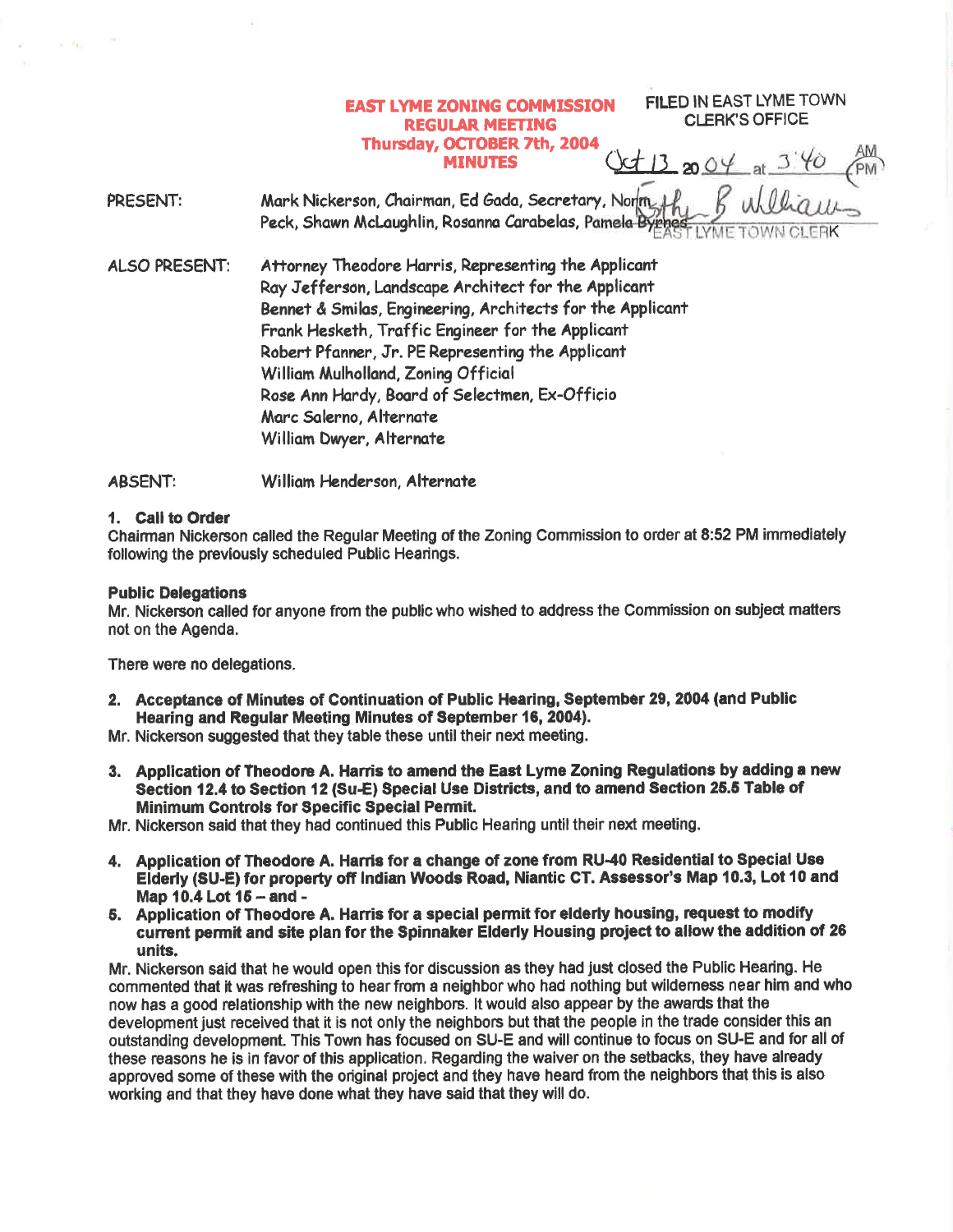Mr. Gada said that he is basically in agreement with everything that Mr. Nickerson has said and added that what holds the most water with him is the comments from the neighbor who has said that the developer has done what he has said that he would do. He sald that he would hope that things would continue this way.

Ms. Bymes said that she supports this as well and also supports the setback waiver request, as there is enough room there. She said that she appreciates the comment from the neighbor and finds that since this is going to be developed, it may as well be a nice development. She added that she would like not just this developer but all the developers to be mindful of the fact that they struggle with the issue of Affordable Housing in this Town and that this might be a nice spot for it as well as others throughout the Town.

#### \*MOT|ON (l)

여동

Mr. Peck moved to approve the Application of Theodore A. Harris for a change of zone from RU-40 Residential to Special Use Elderly (SU-E) for property ofr lndian Woods Road, Niantic CT. Assessor's Map 10.3, Lot 10 and Map 10.4 Lot 15.

Mr. McLaughlin seconded the motion.

Vote:  $6 - 0 - 0$ . Motion passed.

## \*MOT|ON (21

Mr. Peck moved to approve the Application of Theodore A, Haris for a special permit for elderly housing, request to modify current permit and site plan forthe Spinnaker Elderly Housing proiect to allow the addition of 26 units with the setback waivers as requested on the site plan. Ms. Bymes seconded the motion.

Vote:  $6 - 0 - 0$ . Motion passed.

Mr. Mulholland noted that the effective date would be October 15, 2004.

6. Application of Paul W. Lussier for a Coastal Site Plan Review to remodel and expand a single family dwelling at 35 North Edgewood Road.

Mr. Nickerson noted that he had a conflict of interest with this application, recused himself from the table and asked Mr. Gada to Chair this portion of the meeting.

Mr. Gada seated Alternate, Marc Salemo at the table and asked Ms. Carabelas to coverthe Secretary position for this application.

Mr. Gada read the following correspondence into the record:

• Letter dated 10/7/04 from Wm. Mulholland, Zoning Official to EL Zoning Commission – Re: Remodel and Expansion of a Single Family Dwelling - 35 North Edgewood Road, Niantic, CT - noting that the site plan reveals that the new addition will be approximately 30' from all the coastal resources and impact will be minimized with a sitt fence being installed. ln his opinion the applicant has demonstrated compliance with the goals of the CAM Act.

Mr. Gada asked the applicant or their representative to present this application.

Robert D. Pfanner, Jr. PE explalned the CAM review. He said that the present house and addition portion is the size of a two-car garage. The far end will be used for a shop area to store a lawnmower and tools. lt is a very old house and they know thet there is a septic and drywell. They will build a code compliant septic system. The existing house is a four-bedroom and with the addition it will still be a four-bedroom home so the same type septic system would be used. There is a proposed pool area on the plan for a future pool and they are not proposing to construct it now and would be back in front of them if they do decide to build it. Mr. Lussier is a builder in Town and is up in the air now regarding the pool. They are adding public water from Oswegatchie Road to this house. They are not crossing over any flood plain areas and the whole lot was cleared previously. They are not proposing any changes in the drainage patterns. He noted that Mr. Lussler owns the neighboring lot so there would not be any disturbance to anyone there. They also would not be obstructing any views of the cove. The total addition is 2000-sq. ft. - they are adding about 1000-sq. ft. that is not permeable. He asked if they had any questions.

Mr. Peck asked about the water from the roof.

Mr. Pfanner said that the gutter system would take care of that.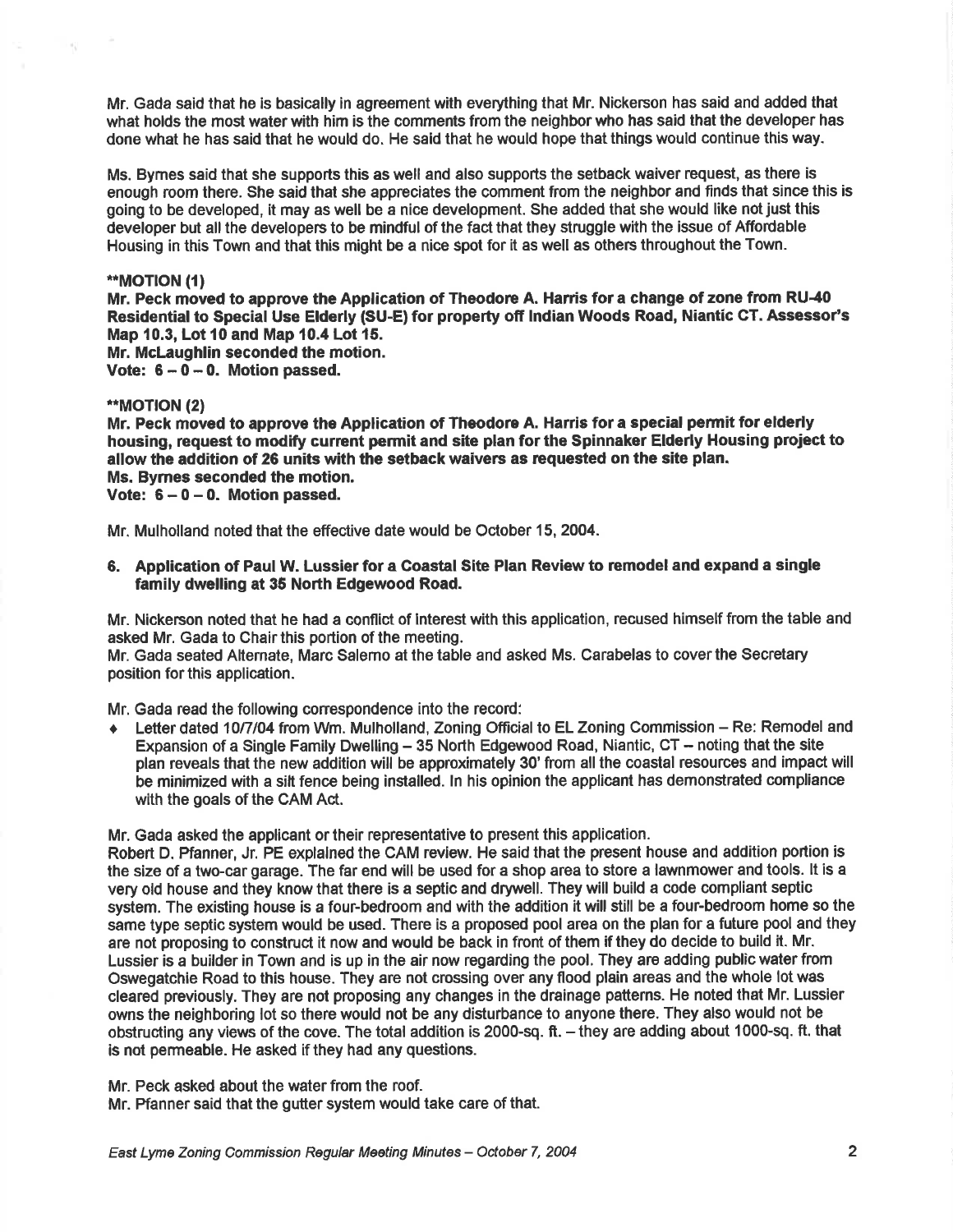Mr. Mulholland asked if it would be sheet flow through the grassed areas.

Mr. Pfanner said yes and added that they have good absorption there.

Ms. Carabelas asked if there would be a basement.

Mr. Pfanner said that there would be a walkout basement.

Ms. Carabelas asked about ledge in the area.

Mr. Pfanner said that there is none, they did all of that testing previously.

Ms. Carabelas asked if the septic would go in the same place as the other.

Mr. Ffanner said yes.

 $\epsilon \to \epsilon \gamma$ 

Mr. Mulholland explained that this is just general information here and if this were approved, they would still have to make an application to him as well as to the Health Department, Engineering and the like. This is just the first step in a much longer process. lt there are any issues then the project would have to be scaled back.

Mr. Salemo asked if there is going to be a silt fence.

Mr. Pfanner said yes.

Mf. Mulholland noted that the silt fence is shown on the plan and that they are installed to capture particles/soils and not water. Water passes through them. He added that this Commission is to look at the Coastal impacts and the mitigation plan, which is being accomplished with the silt fence.

#### \*\*MOTION (3)

Ms. Garabelas moved to apprcve the Application of Paul Lussier for a Goastal Site Plan Review to remodel and expand a single family dwelling at 35 North Edgewood Road, Niantic, CT finding that it meets all reasonable methods to mitigate any adverse impacts.

Mr. Salemo seconded the motion. Vote:  $6 - 0 - 0$ . Motion passed.

Mr. Nickerson returned to the table as Chairman and Mr. Salerno, Alternate retumed to the audience.

## Old Business

1. Stormwater

This work is in progress.

### 2. Aquifer Protection

This work is in progress.

**New Business** 

- 1. Application of "Mike's Famous of Niantic" for a Special Permit for a rcgional shopping center, restaurant, and motor vehicle repairs at property commonly known as "Metal Pro" at 15 Industrial Park Road.
- Mr. Nickerson asked that Mr. Mulholland schedule this for a public hearing.
- Mr. Mulholland commented that he has seen the plan and that he has asked that it be re-worked.
- Mr. Peck asked where Metal Pro is going.

Mr. Mulholland said that he has not heard,

2. Any business on the floor, if any, by the majority vote of the Commission There was none.

## 3. Zoning Ofiicial/Proposed Amendment to Regulate "Sharcd Access Points" between adjoining properties

Mr. Mulholland said that this arose as a result of meetings with staff and developers regarding access points between properties. This is particularly relevant on Rte. 161 where people would have to go out into traffic to get to a neighboring place of business because there is no access from one to the other. This is to try to have access points from property to property within the properties. He has spoken with staff and Ms. Parulis has drafted this first draft. He said that he thinks that it is important to try to get something into their regulations to try to achieve this where possible or practical. He would like to send this off to the Attomey to see if it is technically okay as it is difficult to try to regulate this and may not be legally conect.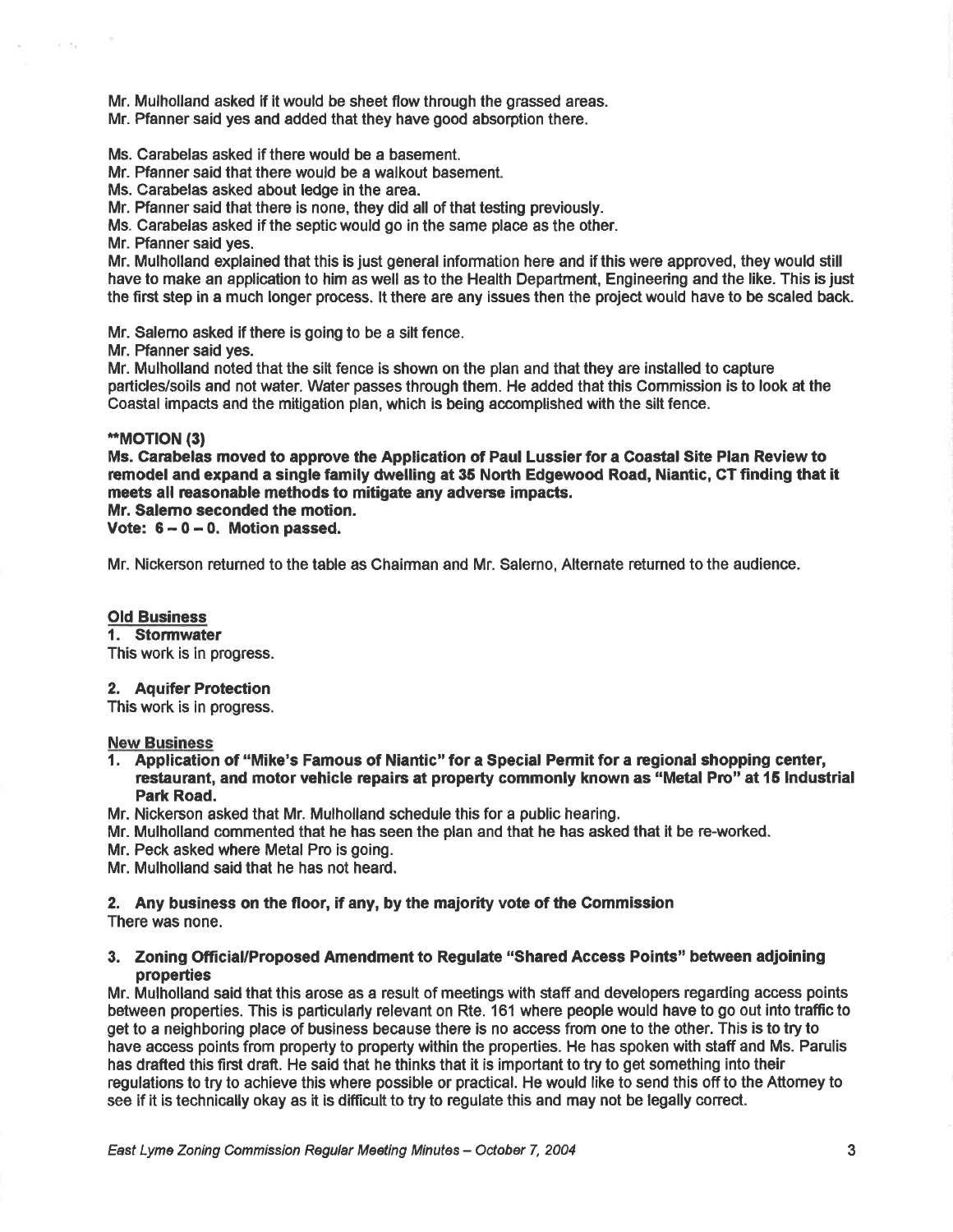Ms. Carabelas said that if the developer does not agree to do it, then they do not get approved. Mr. Mulholland said that is not correct, as they legally cannot deny people the right to develop their property if they do not want to allow a neighboring business access to it. lt is something that we may want to encourage in certain instances, however not something that can be required. There is also the question of who would be responsible for the connection and other details that he would like the Attomey to give them an opinion on. In some instances it could be good for business and in others perhaps not.

Mr. Peck asked if they could comment on this now, as he would like to tear it apart a bit before it goes to the public.

Mr. Mulholland said that he would like an opinion from the Attomey first and then they oould discuss it prior to anything going to the public. (Draft attached at end of Minutes)

## 4. Comments from Ex-Officio

Ms. Hardy said that prior to the Board of Selectmen meeting the previous evening there was a Public Safety Committee meeting. This Committee is comprised of 16 people from various sectors and while Zoning is not directly represented, they will be involved once sites are chosen. The cunent charge of this Comminee is to look at all potential and existing sites with a minimum of two to three acres. She noted that some people with this size property have offered to sell to the Town. She said that she would keep Zoning apprised of the progress.

Ms. Hardy next said that they have looked into the potential for a noise ordinance as over the years, they have found it exceedingly difficult to enforce this. She said that the First Seledman would be sending them a request to ask if Zoning in lts' permits would put in a clause on the hours of operation.

Mr. Nickerson asked if this came up because of parties, or is it construction? Ms. Hardy said that it arose from a number of issues, some construction, some over-sized speakers that vibrate people off the beach with the decibel level and from people who have heavy duty power tools that they go out and use at 6 AM on Sundays. With construction, some is from rock crushers.

Mr. Mulholland said that they give permits for rock crushers that can be used for three months of the year and that he typically tells them when they can use them. He noted that this is part of the construction process of building roads. He offered his opinion that an ordinance regarding the hours during which building may take place might be appropriate.

Ms. Hardy also reported that the Board of Selectmen has been tossing around a tax relief program for the last six months for seniors who fall below a certain level. It has been difficult to get a handle on. This also requires a committee of five people who have no political connection. Once appointed they will have 60 days to come up with a program recommendatlon.

Lastly, Ms. Hardy reported that she was interested in Chairman Nickerson's comments this evening as she has spent the past week attending all of the land use commission meetings. This has highlighted to her, the tremendous amount of work that they are all trying to do to have the community be one that they want to live in. So, last night she requested that Mr. Fraser research fortheir Board what the legal requirements are for a moratorium, The sole reason forthis is to give the commissions whom she feels are on the verge of exhaustion from the amount of work, as well as the Town Officials time to find out lf they can have a sixmonth moratorium. She does not feel that this is a major hardship for developers and it would not effect currently approved applications. This is to give everyone some 'think' time, some 'work' time, some time to review the regulations to see if things are going in the direction that they want them to go. They also have the waterfront development committee, which is more work for the land use commissions - such as tunnels under the tracks, etc. She said that they do not have 'think' time so Mr. Fraser will report his findings from the Town Attorney at their first meeting in November. She said that she appreciated Mr. Nickerson's comments this evening as they are timely and they seem to be in agreement. She noted that they also talked about a joint meeting of the land use commissions.

Mr. Nickerson commented that he thought that things might be different once the Landmark application reached completion as it has gone on for months and has involved everyone.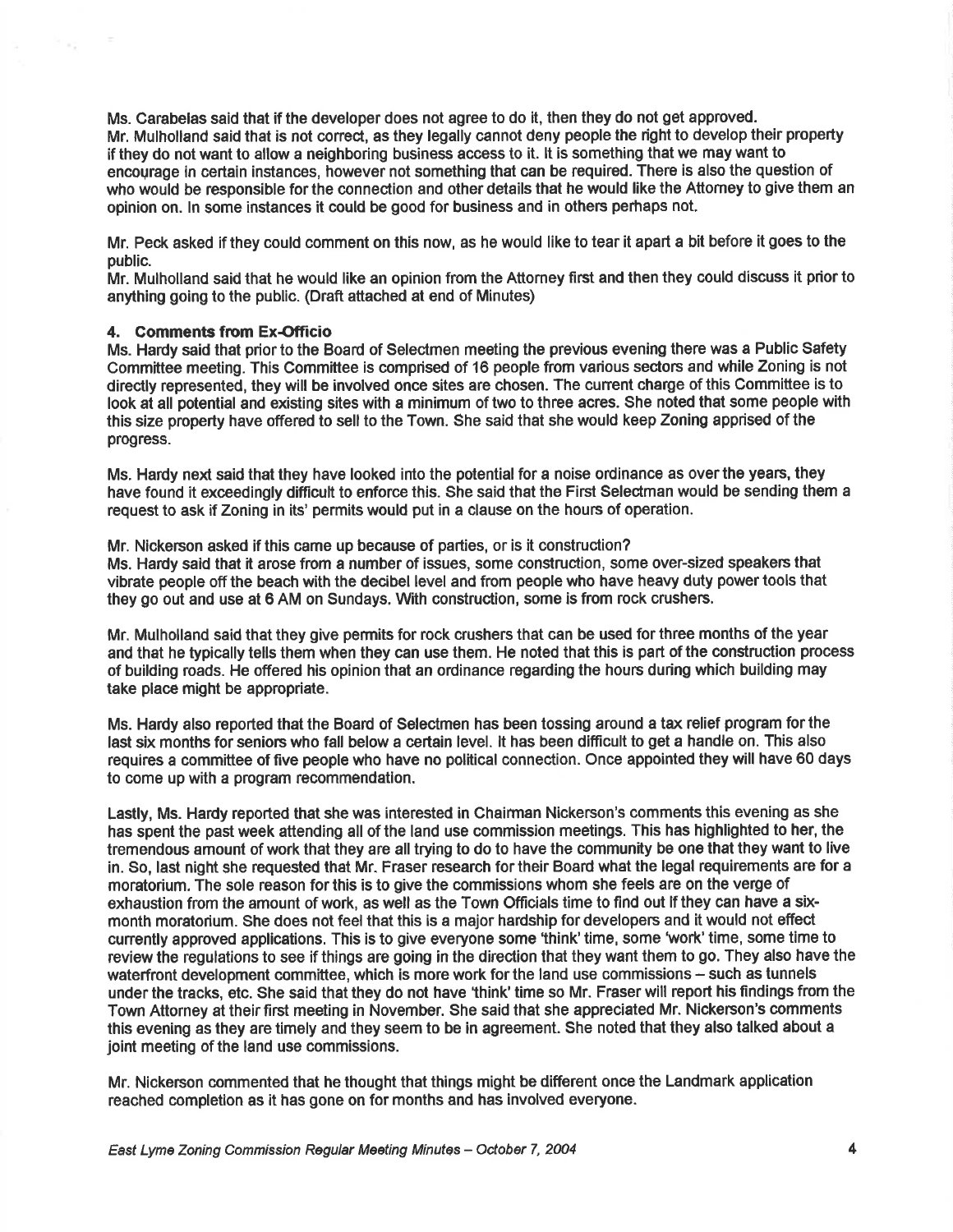Mr. Mulholland noted that legally a moratorium might not be the way to go however, they would see what the Attorney has to say.

Ms. Carabelas said that she thought that there was a blue law that said that nothing could be done before 8 AM and that there could no loud noise after 10 PM or something like that.

Mr. Mulholland said that there is not such law even though everyone has thought that there is.

## 5. Comments from Zoning Board liaison to Planning Commission

There were none.

5.51

## 6. Comments from Chairman

Mr. Nickerson said that he had some things that he would like Mr. Mulholland to look into also and read a statement into the record. (Attached at end of Minutes) He said that he would like to know if they could increase open space requirements in SU and SU-E developments. He would also like to know if in thoir regulations they could require that capital funds be obtained from new developers to pay for the expansion of the Water & Sewer system. Lastly, he will ask the First Selectman to see about having the Town's land use commissions get together for a joint meeting to explain and inform each of their respective duties, responsibilities, methods and functions. He asked Mr. Mulholland to get back to him at their next meeting with an opinion from the Town Attorney on these Issues. He additionally noted that Zoning typically only sees commercial development and that only three to four percent (3-4%) of the land in Town is zoned for Commercial development. What they hear from people is about all the development in Town and that typically relates to residential.

#### 7. Adjoumment

#### \*MOT|ON (4)

Ms. Byrnes moved to adjoum this Regular Meeting of the East Lyme Zoning Commission at 9:46 PM. Mr. Peck seconded the motion, Vote:  $6 - 0 - 0$ . Motion passed.

Respectfully submitted,

Karen Zmitruk, Recording Secretary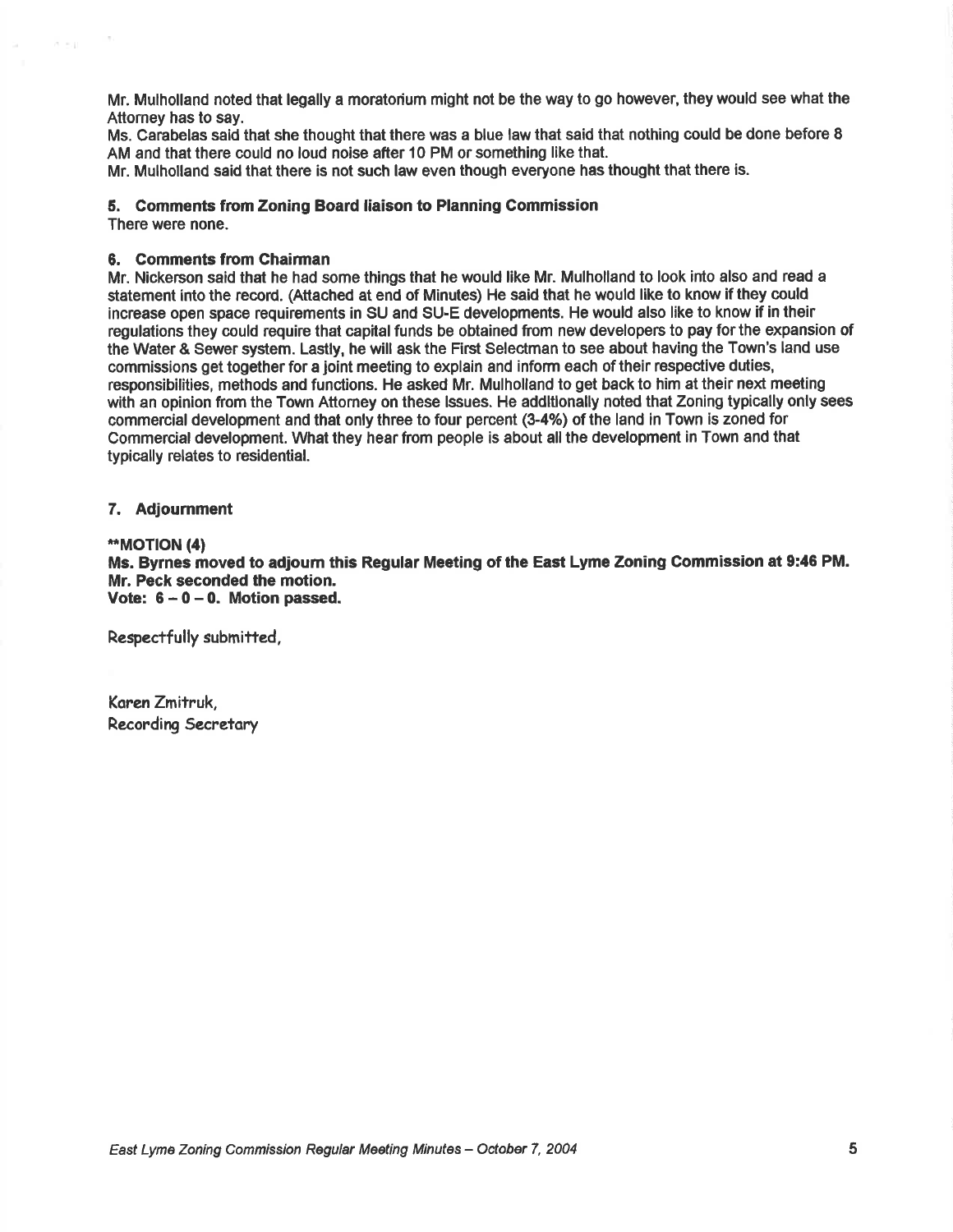## INTEROFFICE MEMORANDUM . PLANNING DEPT.

| DATE:    | 9/21/04                                               |
|----------|-------------------------------------------------------|
| TO.      | W. MULHOLLAND, ZONING OFFICIAL                        |
| $\alpha$ | M. GIANNATTASIO, PUBLIC WORKS DIRECTOR                |
| FROM:    | M. PARULIS, PLANNING DIRECTOR                         |
| RE:      | <b>INTER-LOT ACCESS BETWEEN COMMERCIAL PROPERTIES</b> |
|          |                                                       |

Please find below a proposed amendment to address the need for requiring interlot access as properties are developed and re-developed, particularly along Rte. 161. The implementation of traffic access management techniques, such as those proposed, is specifically recommended in the Plan of Conservation and Development (Section  $7 - p$ . 40).

# Add to Sect. 24.6 B. DRIVEWAYS -

Driveways for commercial properties shall be designed to encourage opportunities for shared access points between adjoining properties. Entrances from the street shall be aligned where possible with terminating streets or with other parking lot entrances to reduce the number of cross-turning areas. Curb cuts shall be provided between adjoining lots to provide inter-lot access. Where the curb cut is intended to serve future development or re-development of the adjoining property, an easement ensuring the ability to make a future connection shall be required.

 $\iota$ 

Attachment  $|7|$  $\gamma$  $m = 6$ . 10/7/04